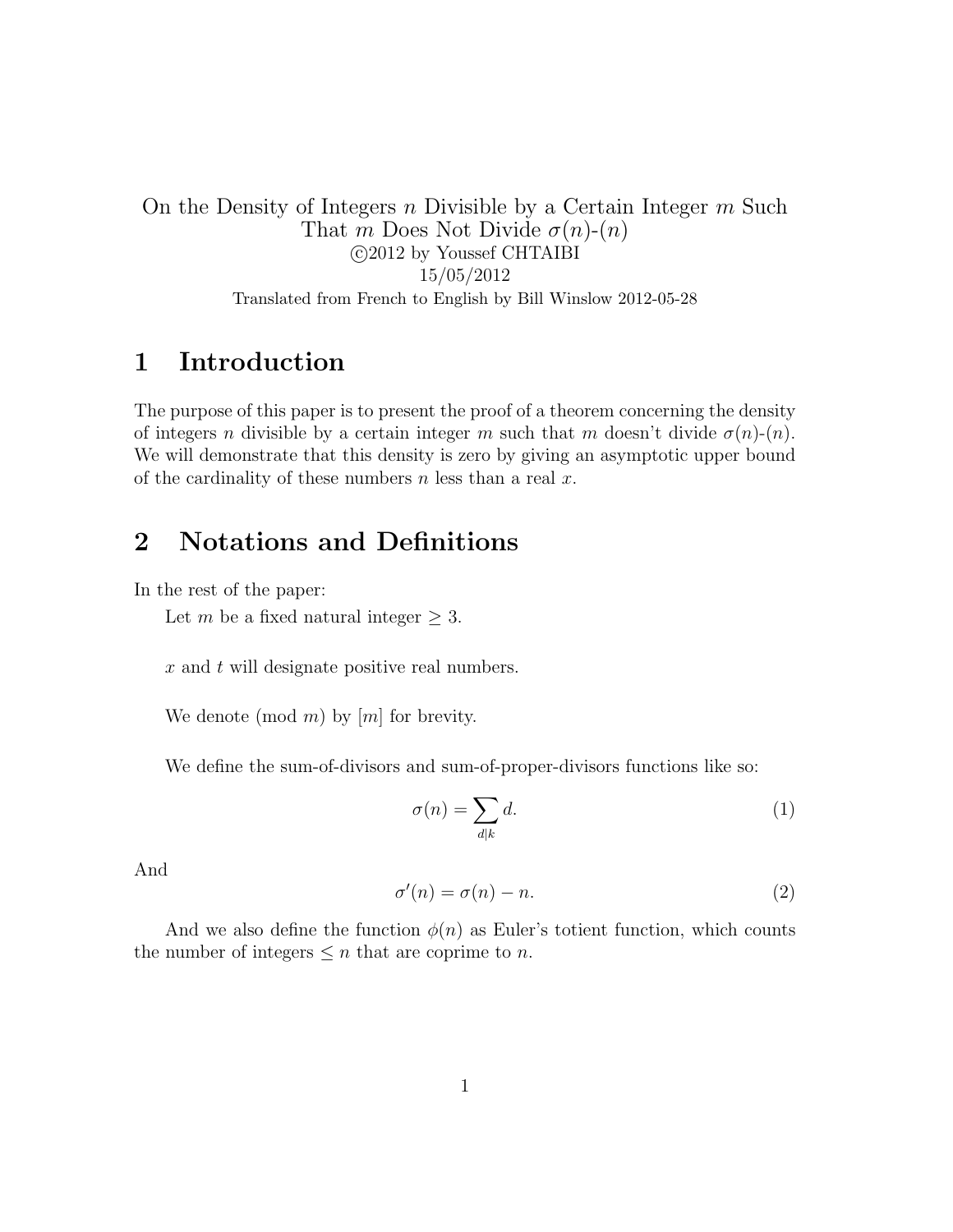#### 3 Theorem 1

The (asymptotic) density of the integers n divisible by m such that m doesn't divide  $\sigma'(n)$  is zero.

Furthermore, we also give the following asymptotic upper bound for any sufficiently large real number x:

$$
A_m(x) := card\{n \le x \text{ such that } m|n \text{ and } m \text{ for } (n)\} = O\left(\frac{x}{(\ln \ln x)^{\frac{1}{\phi(m)}}}\right). \tag{3}
$$

### 4 Proof of the Theorem

In order to prove this theorem, we need to prove the following intermediate lemma:

#### 5 Lemma

For all real numbers  $x$ :

$$
S_m(x) := card\{n \le x \text{ such that } m \text{ is } m\} = O\left(\frac{x}{(\ln \ln x)^{\frac{1}{\phi(m)}}}\right). \tag{4}
$$

## 6 Proof of the Lemma

Let x and t be two sufficiently large reals such that  $1 \ll t \ll x$ .

It's clear that if a prime number q exists such that  $q \equiv -1/m$ ,  $q|n$ , and  $q^2/n$ , then  $m|\sigma(n)$ .

Let  $q_1 < q_2 < \dots$  be the prime numbers such that  $q_i \equiv -1[m]$ .

From a corollary of a theorem by Dirichlet concerning the prime numbers in arithmetic progressions, we have the following: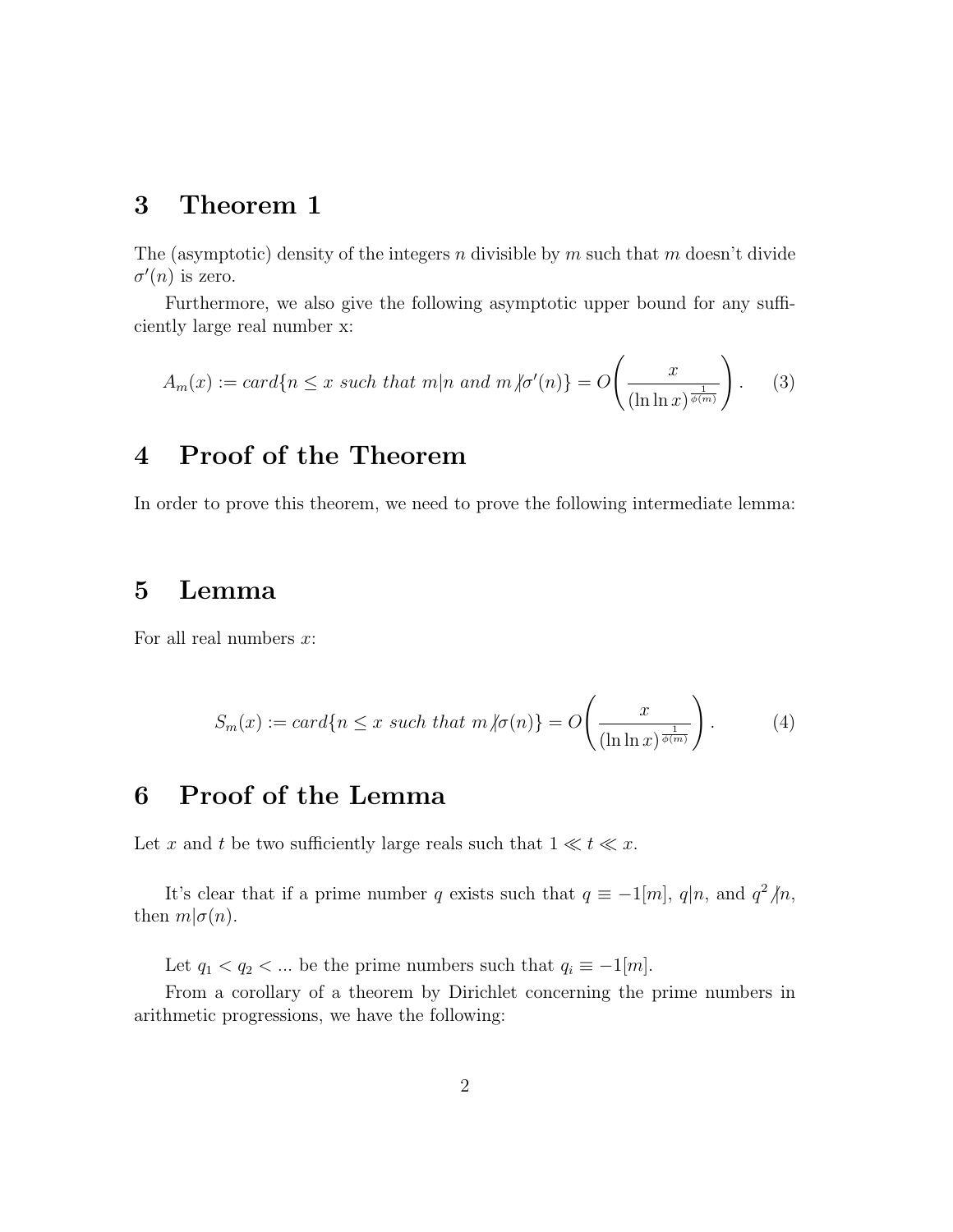$$
\sum_{q \le t, q \equiv -1[m]} \frac{1}{q} = \frac{\ln \ln t}{\phi(m)} + O(1). \tag{5}
$$

And from this we deduce that:

$$
\sum_{q_i \le t, q_i \equiv -1[m]} \frac{q_i - 1}{q_i^2} = \frac{\ln \ln t}{\phi(m)} + O(1).
$$
 (6)

Now we will consider the following product:  $\prod_{q_i \leq t, q_i \equiv -1[m]} \left(1 - \frac{q_i - 1}{q_i^2}\right)$  $\frac{i-1}{q_i^2}$ We know that for all real y such that  $0 \leq y < 1$ , the following inequality holds:

$$
\ln(1-y) \le -y.\tag{7}
$$

Thus:

$$
\ln(\prod_{q_i \le t, q_i \equiv -1[m]} (1 - \frac{q_i - 1}{q_i^2})) \le -(\sum_{q_i \le t, q_i \equiv -1[m]} \frac{q_i - 1}{q_i^2})
$$
\n(8)

Whence:

$$
\ln\left(\prod_{q_i \le t, q_i \equiv -1[m]} \left(1 - \frac{q_i - 1}{q_i^2}\right)\right) \le -\left(\frac{\ln \ln t}{\phi(m)}\right) + O(1) \tag{9}
$$

And from this we deduce that:

$$
\prod_{q_i \le t, q_i \equiv -1[m]} (1 - \frac{q_i - 1}{q_i^2})) = O\left(\exp(\frac{-\ln \ln t}{\phi(m)})\right) = O\left(\frac{1}{(\ln t)^{\frac{1}{\phi(m)}}}\right) \tag{10}
$$

Now we'll consider the following product:

$$
Q_t = \prod_{q_i \le t, q_i \equiv -1[m]} q_i \tag{11}
$$

If for a certain integer a such that  $1 \le a \le Q_t^2$  and for a prime number  $q_i$  $(q_i \le t, q_i \equiv -1[m])$  such that  $q_i | a$  and  $q_i^2 | a$  and  $n \equiv a[m]$ , then  $m | \sigma(n)$ . By applying the sieve of Eratosthenes, we'll find that the number of classes of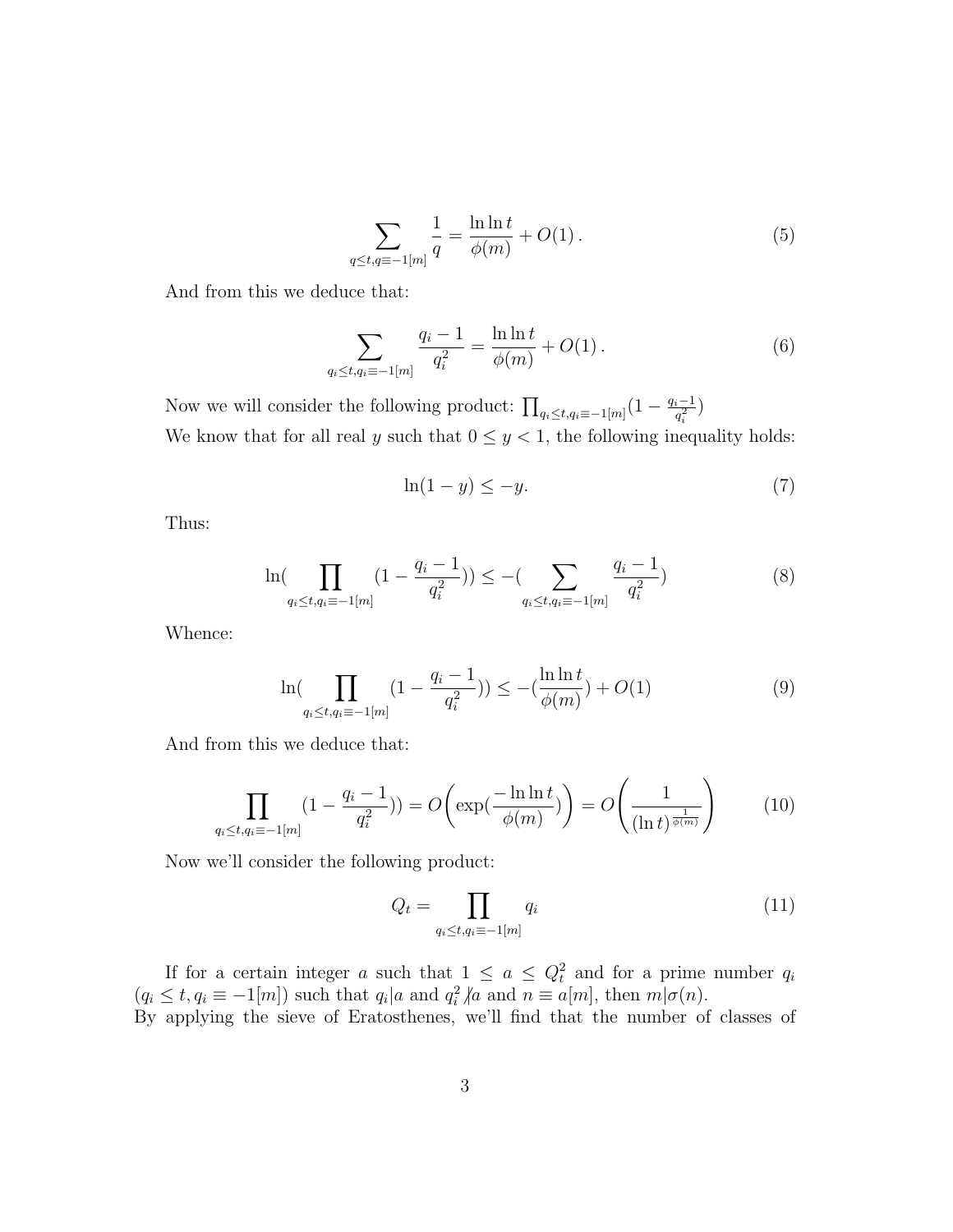residues (mod  $Q_t^2$ ) for which the preceding property isn't checked for any index i is equal to:

$$
Q_t^2 \prod_{q_i \le t, q_i \equiv -1[m]} (1 - \frac{1}{q_i} + \frac{1}{q_i^2}) = Q_t^2 \prod_{q_i \le t, q_i \equiv -1[m]} (1 - \frac{q_i - 1}{q_i^2})
$$
(12)

From this we thus conclude:

$$
S_m(x) := card\{n \le x \ such \ that \ m \ |\sigma(n)\} \le (\frac{x}{Q_t^2} + 1)Q_t^2 \prod_{q_i \le t, q_i \equiv -1[m]} (1 - \frac{q_i - 1}{q_i^2}).
$$
\n(13)

Whence:

$$
S_m(x) \le x \prod_{q_i \le t, q_i \equiv -1[m]} \left(1 - \frac{q_i - 1}{q_i^2}\right) + Q_t^2 \prod_{q_i \le t, q_i \equiv -1[m]} \left(1 - \frac{q_i - 1}{q_i^2}\right). \tag{14}
$$

If we define  $t = \frac{\ln x}{2}$  $\frac{1}{2}$ , the theorem of primes in arithmetic progressions shows that:

$$
\ln(Q_t) \sim \frac{\ln x}{2\phi(m)}\tag{15}
$$

Whence:

$$
\ln(Q_t^2) \sim \frac{\ln x}{\phi(m)}\tag{16}
$$

And since  $2 \le \phi(m)$  because  $3 \le m$ , then:

$$
Q_t^2 = o(x) \tag{17}
$$

Thus:

$$
S_m(x) = O\left(x \prod_{q_i \le t, q_i \equiv -1[m]} \left(1 - \frac{q_i - 1}{q_i^2}\right)\right).
$$
 (18)

Whence the following result:

$$
S_m(x) = O\left(\frac{x}{(\ln \ln x + \ln(\frac{1}{2}))^{\frac{1}{\phi(m)}}}\right) = O\left(\frac{x}{(\ln \ln x)^{\frac{1}{\phi(m)}}}\right)
$$
(19)

QED.